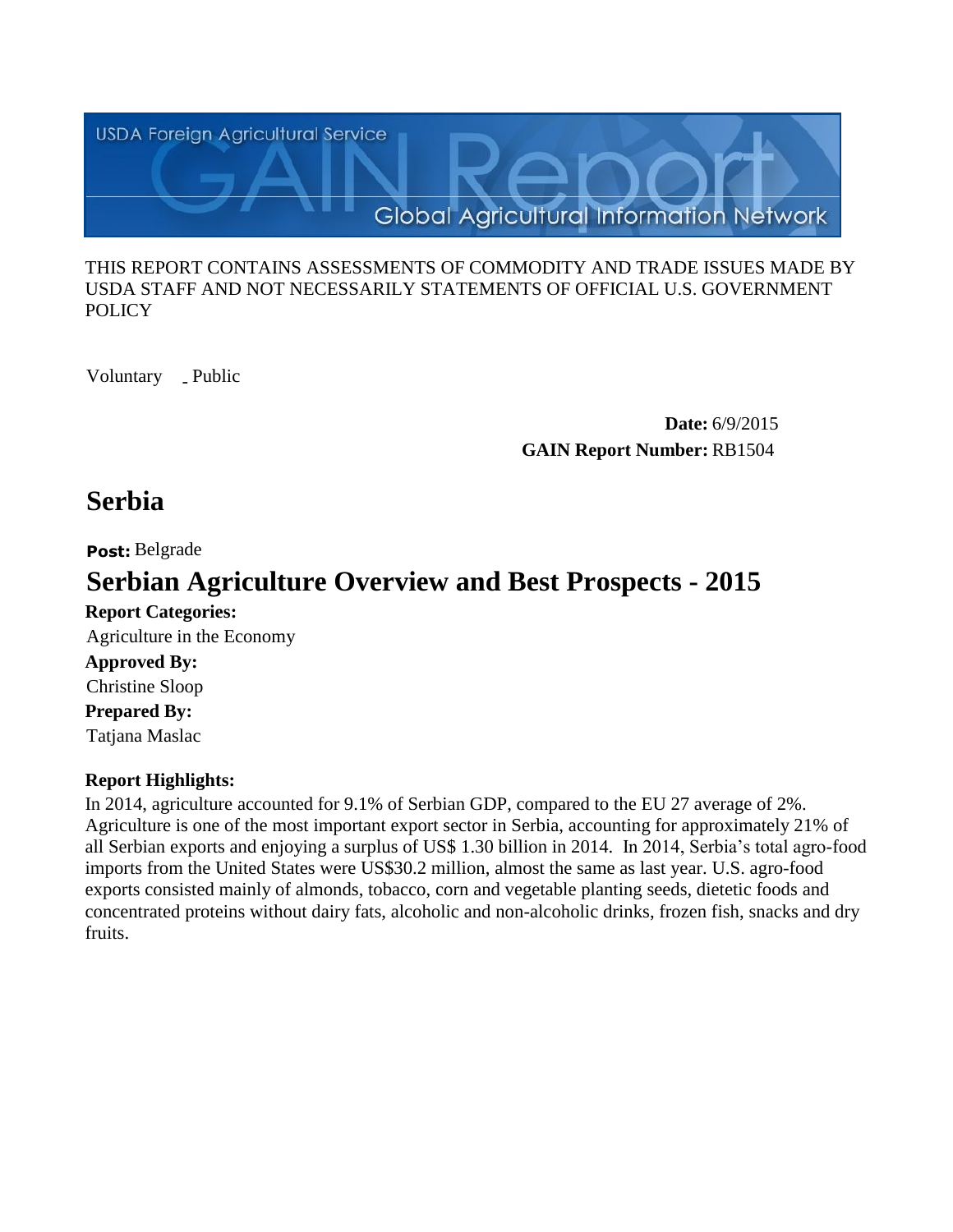#### **General Information:**

Agriculture in Serbia is at the heart of the economy and is an engine for development of rural areas. Agriculture's contribution to Serbia's GDP remains high. In 2014, agriculture accounted for 9.1% of GDP, compared to the EU 27 average of 2%. This can be attributed mostly to Serbia's fertile land and favorable natural conditions for agricultural production, as well as the continued importance of the rural economy to Serbia's population and delays in structural reforms in other sectors of the economy. According to the Serbian Statistical Office, there are 680,000 people employed in agriculture or 21% of the total labor force in the country. Agriculture also is the most important export sector in Serbia, accounting for approximately 21% of all Serbian exports and enjoying a surplus of US\$ 1.30 billion in 2014, about 5% higher than in 2013. Approximately 60% of Serbia's agricultural land is used for cereal crop production including corn, wheat, barley, sunflowers, soya, and sugar beets. Serbia's major agricultural land is in the northern part of the country; Vojvodina accounts for 84% of total cultivable land in Serbia. Serbia has 5.05 million hectares (HA) of arable land. Approximately 90% of Serbia's arable land is privately owned and 10% belongs to the government. According to the Serbian Agriculture Census from 2012, there are approximately 630,000 registered agricultural entities of which approximately 99.6% are family households and 0.4% are legal entities. The average family holding is 4.5 HA.

In 2014, the total value of Serbia's agricultural production reached US\$4.7 billion, or 10% lower than in 2013, mostly due to heavy losses caused by record floods in May 2014 that mostly damaged vegetable and fruit production. Crop production, which accounts for 62.1% of total production, was not affected by the floods and increased by approximately 20% compared to 2013, mostly as a result of the record corn crop. Corn production is valued at US\$1.2 billion annually (7.5 million MT). Wheat is the second most cultivated cereal valued at US\$500 million (2.4 million MT). Sunflower production is valued at US\$430 million (500,000 MT per year) and soybean is value at US\$130 million (460,000 MT). It is one of the most important agricultural crops for Serbia. Sugar beet production, valued at US\$290 million (3.1 million MT), is another important Serbian crop. Considerable revenues (US\$520 million annually) also come from the fruit sector, especially apples (US\$149.5 million) and raspberries (US\$143 million). Serbia's livestock production represents approximately 35-40% of the total value of Serbia's agriculture production. It was valued at US\$1.70 billion in 2014, the same as in 2013. Proportionally Serbia's livestock sector is divided as follows: pigs US\$700 million (41%), cows US\$680 million (40%), poultry US\$240 million (14%), and sheep US\$85(5%). Serbia's food processing industry remains an attractive sector for investment, given the country's natural resources and traditional production background, but the industry still lacks modern technology.

The Ministry of Agriculture and Environmental Protection is responsible for the Government's strategy in the field of international and domestic agricultural trade, food processing, rural development, environment, forestry, and water management. Although the Serbian Parliament adopted the Law on Incentives for Agriculture Production and Rural Development in January 2013 stipulating that the agriculture budget could not be less than five percent of Serbia's total budget, the Serbian Government adopted in December 2014 a final budget for 2015 of 1.12 trillion dinars (USD 10.9 billion) and only allocated 41.44 billion dinars (USD 406 million) to agriculture. This is only 3.7% of the total adopted budget and a significant decline from last year (more than 10%), but is attributed to overall budget restrictions.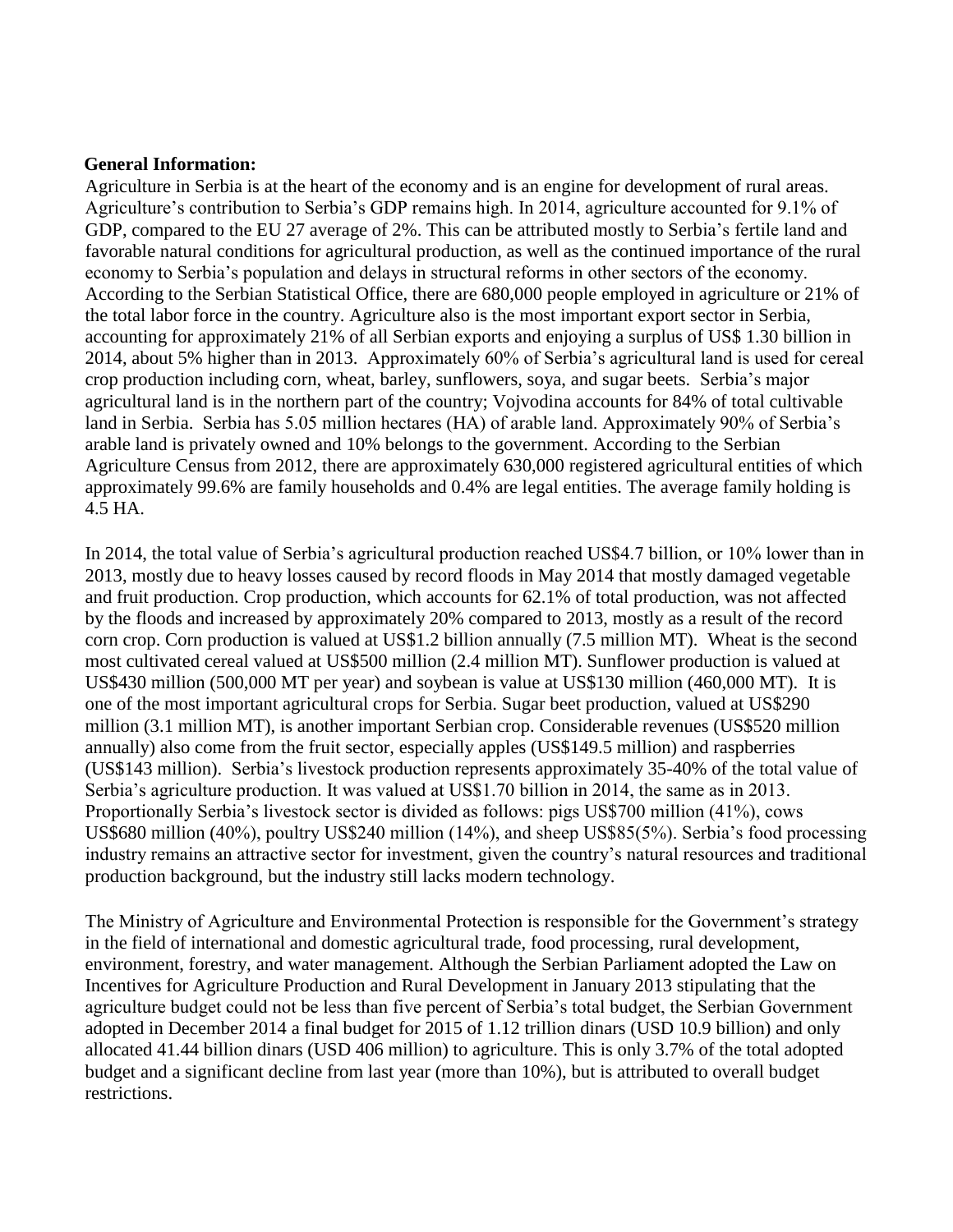In February, 2015, the Serbian Government adopted the Rulebook on the Allocation of Subsidies for Agriculture Production and Rural Development Measures for 2015. The rulebook covers direct incentives, rural development support, credit support and special incentives for investments in agriculture. The Ministry of Agriculture announced the following policy measures to support agricultural production: subsidized short and long-term loans for registered farmers; funds for development and improvement of livestock-farming (25,000 dinars/head, approximately USD 240/head) and breeding efficiency, preserving genetic resources and increasing milk production (7 dinars/liter of milk, approximately USD 0.07/liter); production incentives for wine, brandies and foods with designated geographic origins; subsidies for building and improving grain storage capacity and transshipping; and subsidies for organic food production.

For 2015, over 50% of the agriculture budget or approximately 24.5 billion dinars (USD 230 million) will be used to cover production subsidies (mainly for milk, livestock, and fruits), 7 billion dinars (USD 67 million) will be dedicated to diesel fuel payments and certified seed refunds to registered farmers, and 8 billion dinars (USD 78 million) will be for new investments in the food and agriculture sector, such as supporting further processing of agricultural products (e.g. new storage facilities, including cold storage for fruits and vegetables, as well as new processing capacities and incentives to modernize livestock production).

In July 2014, the Serbian Government adopted a new Agricultural and Rural Development Strategy for the period 2014-2024. The strategy, a requisite for receiving EU funding, sets guidelines for adjusting Serbia's agriculture to meet EU and WTO requirements and defines the basic reforms that are needed in the agricultural sector. The strategy is focused on reforms that will improve Serbia's business environment and competitiveness, raise living conditions, and introduce greater stability for Serbia's farmers in rural areas. According to the Ministry of Agriculture, Serbia needs to define budgetary incentives and adopt laws and rulebooks that facilitate agricultural development, as well as greater farmer training and exposure to new technologies. In addition to the Agriculture and Rural Development Strategy, the Ministry of Agriculture is currently preparing the National Development Programs that will be valid from 2015-2020, with more specific measures for implementing the Agriculture and Rural Development Strategy.

Since 2001, as part of the EU integration process, Serbia has been adopting new legislation in the area of agriculture and food mostly in accordance with the *Acquis Communitaire* of the EU. From 2009 to 2014, the Serbian Ministry of Agriculture, Forestry and Water Management adopted 25 new laws and approximately 80 sub-laws that enable implementing of the new laws adopted since 2009 relating to agriculture and food. These framework laws and sub-laws will improve the overall environment for agricultural producers in Serbia and will ensure Serbia's practices are in greater conformity with the EU and in compliance with the rules outlined by such international organizations as the World Trade Organization (WTO) and the International Union for the Protection of New Varieties of Plants (UPOV). However, the 2009 Law on Genetically Modified Organisms (GMOs) that bans the cultivation and use of these products without a scientific review process is not in line with EU or WTO regulations. Until this law is amended to comply with WTO rules, it remains an obstacle to Serbia's WTO accession.

Effective January 1, 2014, per the Stabilization and Association Agreement (SAA), approximately 95% of all EU agriculture imports became duty free effective January 1, 2014. The remaining items now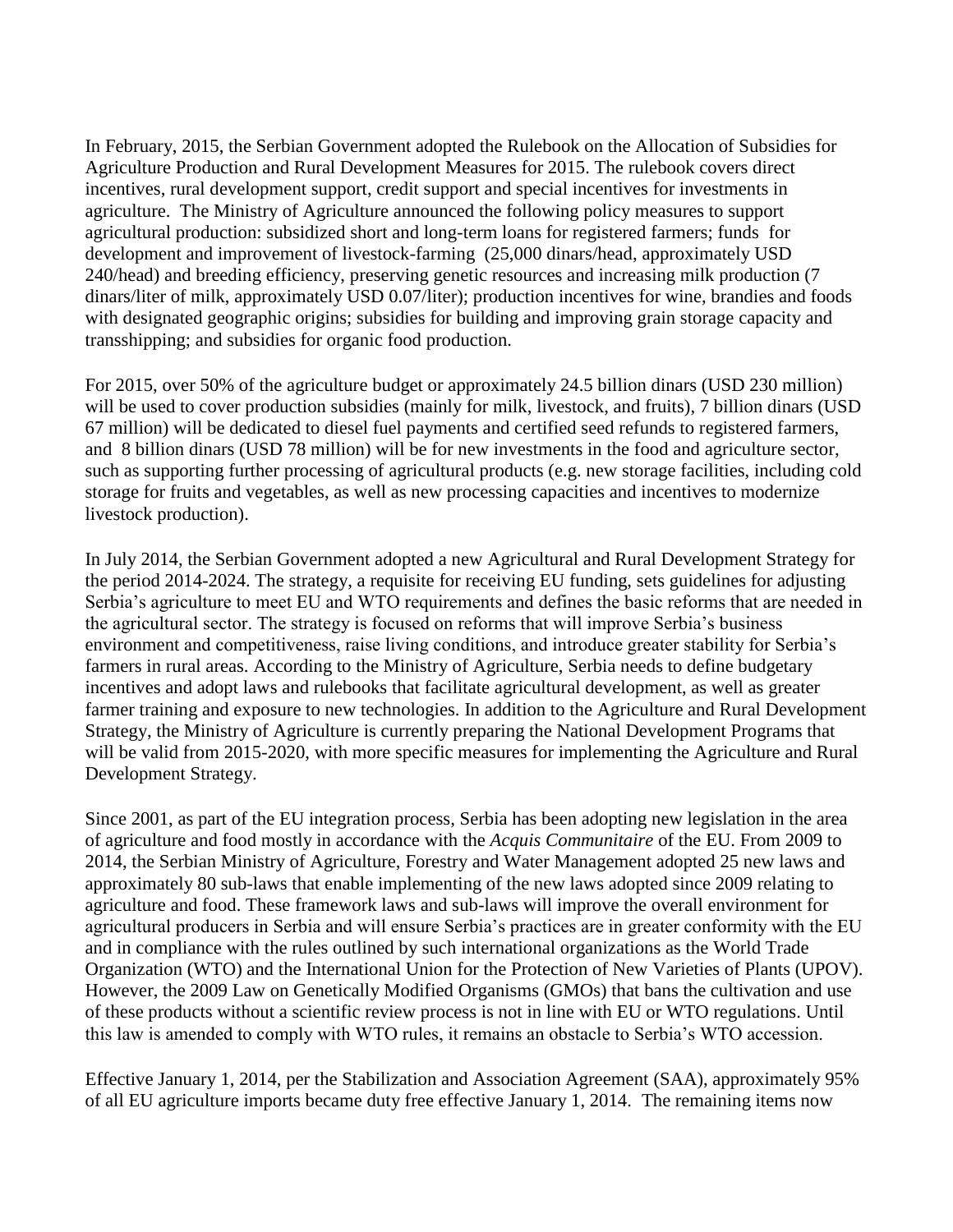have an average duty rate of 0.99%, although the rate is significantly higher on certain sensitive agricultural commodities. These products include honey, fresh tomatoes, peppers, potatoes, leafy greens, cucumbers, fruits, dry plums, live animals, fresh/chilled/frozen meats (except turkey and goat meat), processed meat products, pasta, wheat, corn, sugar, edible sunflower oil, fruit juices, fruit jams, fruit brandy and most dairy products. Tariffs on these products will not be changed until Serbia becomes a full member of the European Union. However significant reductions in customs tariffs were introduced for some agricultural products: beef (from 15% to 12%), pork and poultry meat (15% to 9%), and cheeses (15% to 10.5%). Also, tariffs on bovine milk were completely eliminated. The gradual liberalization of custom tariffs between Serbia and the EU began in 2009 and included a 6 year phase-in period (until 2014). Full liberalization should occur when Serbia becomes an EU member. Serbia also has Free Trade Agreements (FTA) with the Russian Federation, Turkey, Belarus, Kazakhstan, and countries from Central European Free Trade Agreement (CEFTA), Albania, Bosnia and Herzegovina, Macedonia, Moldova, Montenegro, Serbia and the United Nations Interim Administration Mission in Kosovo (UNMIK) on behalf of Kosovo.

| berbain agricanare and rood trade partners. |                |                |  |
|---------------------------------------------|----------------|----------------|--|
|                                             | <b>Exports</b> | <b>Imports</b> |  |
| <b>EU</b>                                   | 58%            | 45%            |  |
| <b>CEFTA</b>                                | 37%            | 23%            |  |
| <b>OTHER COUNTRIES</b>                      | 5%             | 32%            |  |

#### **Serbian agriculture and food trade partners:**

*Source: Serbian Ministry of Agriculture*

Serbia's agro-food exports increased by 5%, reaching a value of US\$ 3.3 billion in 2014 compared to 2013. Agriculture is the most important export sector, accounting for almost 21% of all Serbian exports and enjoying a surplus of US\$ 1.30 billion (5% higher than in 2013). The European Union remains the most important trading partner for Serbia. Exports to EU countries accounted for 58% of Serbia's total agricultural exports, whereas imports from the EU represented 45% of Serbia's total agricultural imports. Since 2001, Serbia's agricultural exports have enjoyed preferential EU access. Serbia's agricultural exports consist mostly of grains, sugar, fruits and vegetables (fresh and frozen), confectionary products and beverages. In terms of export value, the following are the most important: grain and grain products (US\$800 million), processed fruits and vegetables (US\$520 million), refined sugar (US\$220 million), edible sunflower and soya oils (US\$150 million) and wheat flour products (US\$120 million). The Serbian products with the best production and export potential are: grains, oilseeds, sugar, fruits, vegetables, non-alcoholic beverages, water, dairy products and products of the confectionary industry.

Total agro-food imports were valued at US\$2 billion in 2014, or 11% higher than in 2013. Agro-food imports represent approximately 9.5% of Serbia's total imports. Agricultural imports are mostly highvalue food items; with European and CEFTA products dominating the import market. In February 2015, due to a significant increase in dairy product imports (mainly from the EU which recently abolished its milk production quotas and has been developing alternative export markets as a result of Russia's import ban on select agricultural imports), Serbia implemented levies on butter and some cheeses. On June 1, Serbia introduced levies on milk, sour cream and yogurt that will become effective June 30 and continue through the end of 2015.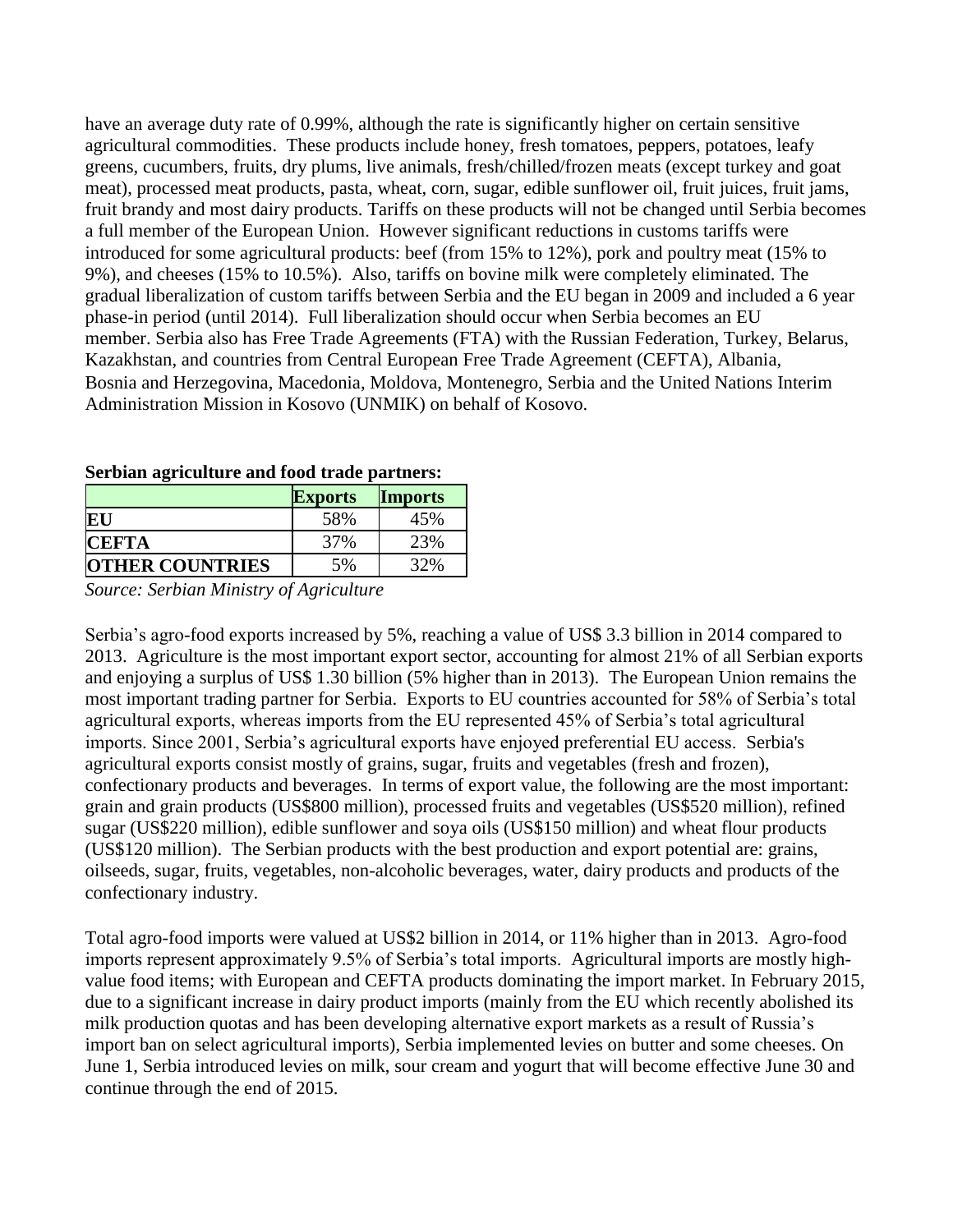In 2014, Serbia's total agro-food imports from the United States were US\$30.2 million, almost the same as in 2013 (US\$ 30.4 million). U.S. agro-food exports consist mainly of almonds, tobacco, corn seeds, vegetable planting seeds, dietetic foods and concentrated proteins without dairy fats, alcoholic and nonalcoholic drinks, frozen fish, snacks and dry fruits. U.S. exports of these products to Serbia are expected to grow. In the medium term, Serbia is likely to increase imports of planting seeds, fish, and fishery products, poultry meat for processing and high value consumer products and beverages. Possibilities also exist for expansion of U.S. exports of high value products, such as tree-nuts, raisins, snacks, beverage concentrates, planting seeds and seedlings, bovine semen and embryos, flavors and fragrances.

In 2014, total agro-food exports from Serbia to the United States were valued at US\$ 32.8 million, an increase of 34% than in 2013. This increase was mostly accounted for by exports of dry, frozen and canned vegetables and fruits, which rose over 60% during 2014. Serbian agriculture exports to the United States consist mainly of dry, canned and frozen fruits (mostly raspberries), yeast, frozen vegetables (sweet corn and peas), confectionary products, brandy, fruit juices, processed fruits (jams, puree and jelly), cheese and bakery products. In 2014, Serbia enjoyed a US\$ 2.6 million surplus in trade with the United States.

The following table represents the most important U.S. agro-food exports to Serbia in 2014:

| No.            | <b>Commodity</b>                   | <b>Tariff Code</b>    | <b>Imports</b><br>from the<br><b>United States</b> | <b>Total</b><br><b>Serbian</b><br><b>Imports</b> | <b>U.S. Share</b><br>of total<br><b>imports</b> |
|----------------|------------------------------------|-----------------------|----------------------------------------------------|--------------------------------------------------|-------------------------------------------------|
|                |                                    |                       | US\$                                               | US\$                                             |                                                 |
|                | Tobacco and<br>tobacco<br>products | 2401/2402/2403        | 7,288,487                                          | 82,572,774                                       | 9%                                              |
| $\overline{2}$ | <b>Almonds</b>                     | 080212900             | 5,572,141                                          | 6,558,240                                        | 85%                                             |
| $\overline{3}$ | Consumer<br>orientated<br>products | 2106909290/2106909890 | 4,440,721                                          | 52,439,052                                       | 8.5%                                            |
| 4              | Whisky<br>bourbon                  | 2208301100            | 1,451,361                                          | 2,609,226                                        | 57%                                             |
| 5              | Corn seeds                         | 1005900000/0712901100 | 1,337,201                                          | 10,402,630                                       | 13%                                             |
| 6              | Vegetable<br>seeds                 | 1209918000            | 1,232,025                                          | 7,006,833                                        | 17.6%                                           |
| 7              | Protein<br>concentrates            | 2106102000            | 1,084,137                                          | 1,320,440                                        | 82%                                             |
| 8              | Dry beans                          | 0713331000            | 715,960                                            | 1,344,594                                        | 53%                                             |
| $\overline{9}$ | Hake                               | 0303661200            | 633,689                                            | 890,776                                          | 71%                                             |
| 10             | Processed fruits                   | 200899490             | 632,170                                            | 3,450,009                                        | 18%                                             |

*Key Agro-Food Exports from the United States – 2014*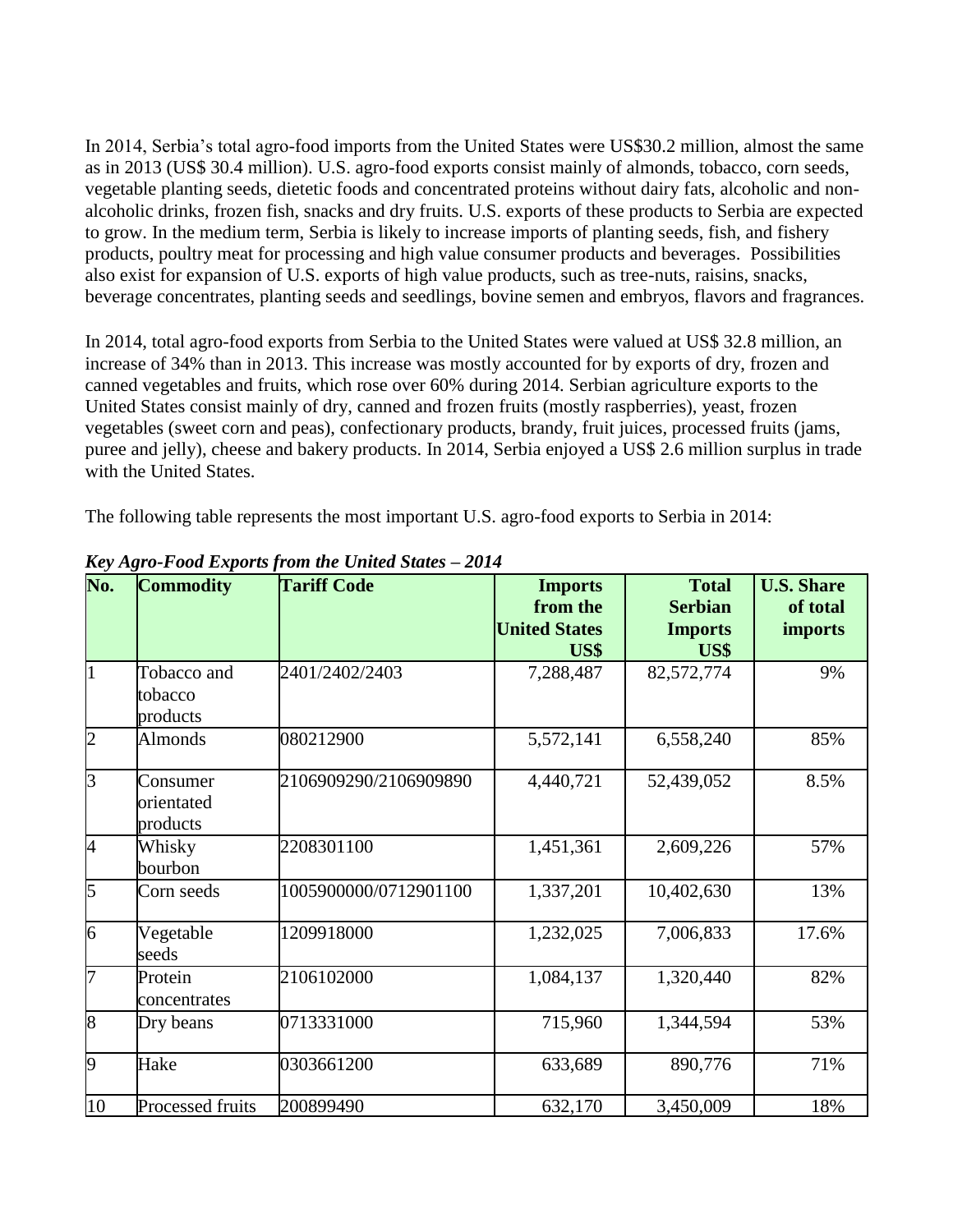|    | with sugar              |            |         |           |      |
|----|-------------------------|------------|---------|-----------|------|
| 11 | Cocoa in<br>blocks      | 1806209500 | 423,514 | 5,130,886 | 8%   |
| 12 | Hop, grounded           | 1210209000 | 370,597 | 1,200,018 | 31%  |
| 13 | Non-alcoholic<br>drinks | 2202901000 | 339,365 | 6,230,668 | 5.5% |
| 14 | Tea concentrate         | 2101209200 | 305,640 | 444,734   | 69%  |
| 15 | Pistachios              | 0802510000 | 286,433 | 1,304,434 | 22%  |

*Source: Serbian Chamber of Commerce*

# *U.S. Foreign Trade with Serbia in US\$*

| Year | <b>U.S. Agro-Food Imports from Serbia</b> | <b>U.S. Agro-Food Exports to Serbia</b> |
|------|-------------------------------------------|-----------------------------------------|
| 2014 | 32,861,926                                | 30,182,295                              |
| 2013 | 24,406,902                                | 30,373,349                              |
| 2012 | 15,064,255                                | 25,919,039                              |
| 2011 | 14,391,282                                | 28,664,313                              |
| 2010 | 9,813,073                                 | 22,353,438                              |
| 2009 | 11,293,812                                | 25,239,749                              |
| 2008 | 14,030,591                                | 29,990,760                              |

*Source: Serbian Chamber of Commerce*

|                                                             | 2014          |
|-------------------------------------------------------------|---------------|
|                                                             | US\$          |
| Total Agro-Food Imports into Serbia                         | 1,972,937,703 |
|                                                             | US\$          |
| Total Agro- Food Imports into Serbia from the United States | 30,182,295    |
| <b>U.S. Share of Total Agro-Food Imports</b>                | 1.5%          |

*Source: Serbian Chamber of Commerce*

# **FAS Office Contact:**

# **FAS Office in Belgrade:**

Address: U.S. Embassy Belgrade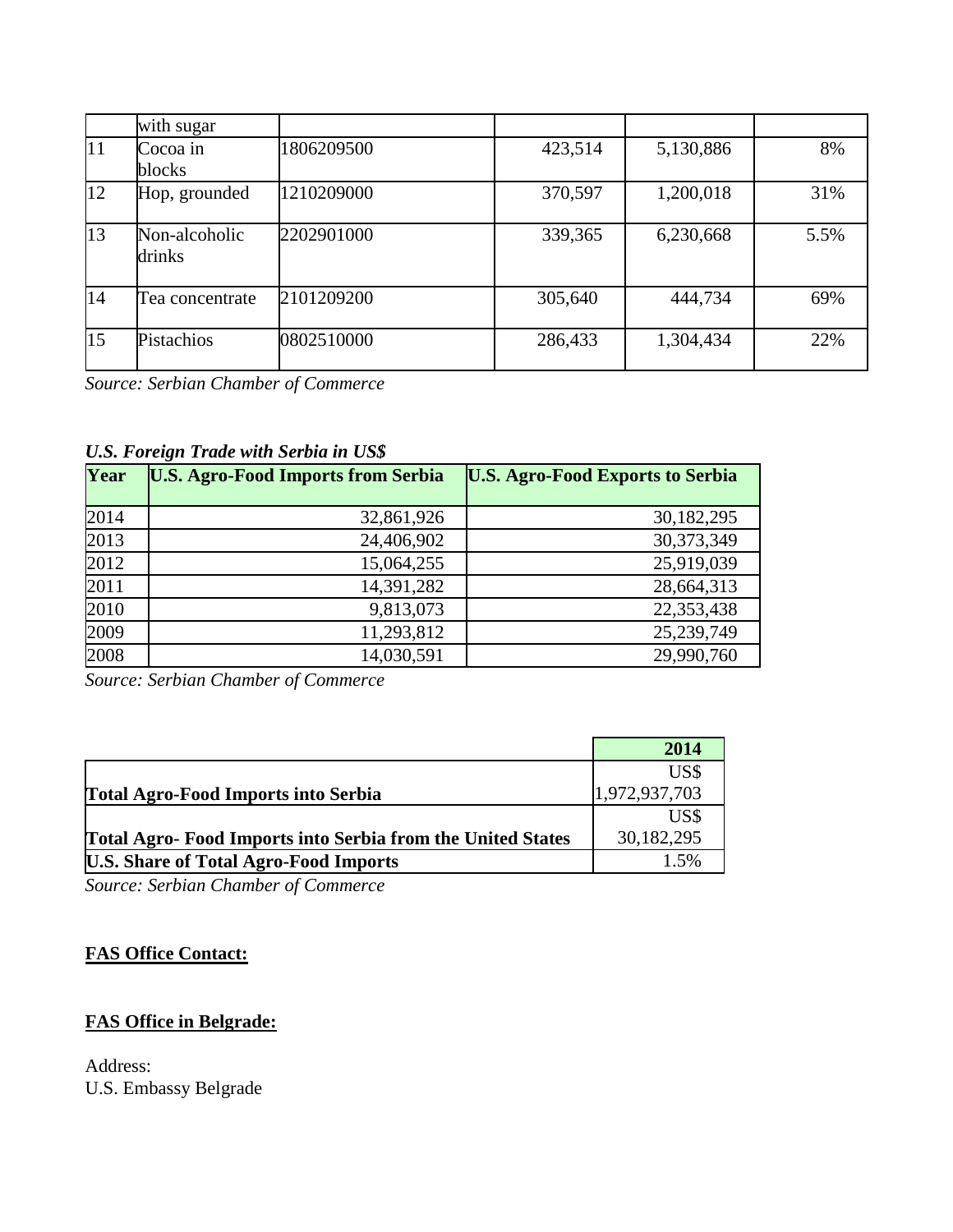USDA/FAS Office Bulevar Kneza Aleksandra Karadjordjevica 92, 11 000 Belgrade Tel: +381-11-706-4000 Email: [agbelgrade@fas.usda.gov](mailto:agbelgrade@fas.usda.gov) Web page:<http://serbia.usembassy.gov/fas.html>

# **Local employees:**

Tatjana Maslac, M.S. Agricultural Specialist Tel: +38-11-706-4158 E-mail: [Tatjana.Maslac@fas.usda.gov](mailto:Tatjana.Maslac@fas.usda.gov)

Nadezda Dimitrijevic *Admin Assistant* Tel: +381-1-706-4403 E-mail: [Nadezda.Dimitrijevic@fas.usda.gov](mailto:Nadezda.Dimitrijevic@fas.usda.gov)

# **U.S. Officer:**

Christine Sloop, Regional Agricultural Counselor (residing in Rome, Italia) U.S. Embassy Foreign Agricultural Service - USDA U.S. Embassy-Rome, Italy E-mail: [agrome@fas.usda.gov](mailto:agrome@fas.usda.gov) Web-page:<http://italy.usembassy.gov/agtrade.html>

## **Useful Links:**

## **USDA sites:**

USDA: [www.usda.gov](http://www.usda.gov/)

FAS Attaché Reports: [www.fas.usda.gov/scriptsw/attacherep/default.asp](http://www.fas.usda.gov/scriptsw/attacherep/default.asp)

Exporter Guide for Serbia: [http://gain.fas.usda.gov/Recent%20GAIN%20Publications/Exporter%20Guide\\_Belgrade\\_Serbia\\_12-](http://gain.fas.usda.gov/Recent%20GAIN%20Publications/Exporter%20Guide_Belgrade_Serbia_12-31-2014.pdf) [31-2014.pdf](http://gain.fas.usda.gov/Recent%20GAIN%20Publications/Exporter%20Guide_Belgrade_Serbia_12-31-2014.pdf)

Food & Agricultural Import Regulations & Standards (FAIRS) Report for Serbia: